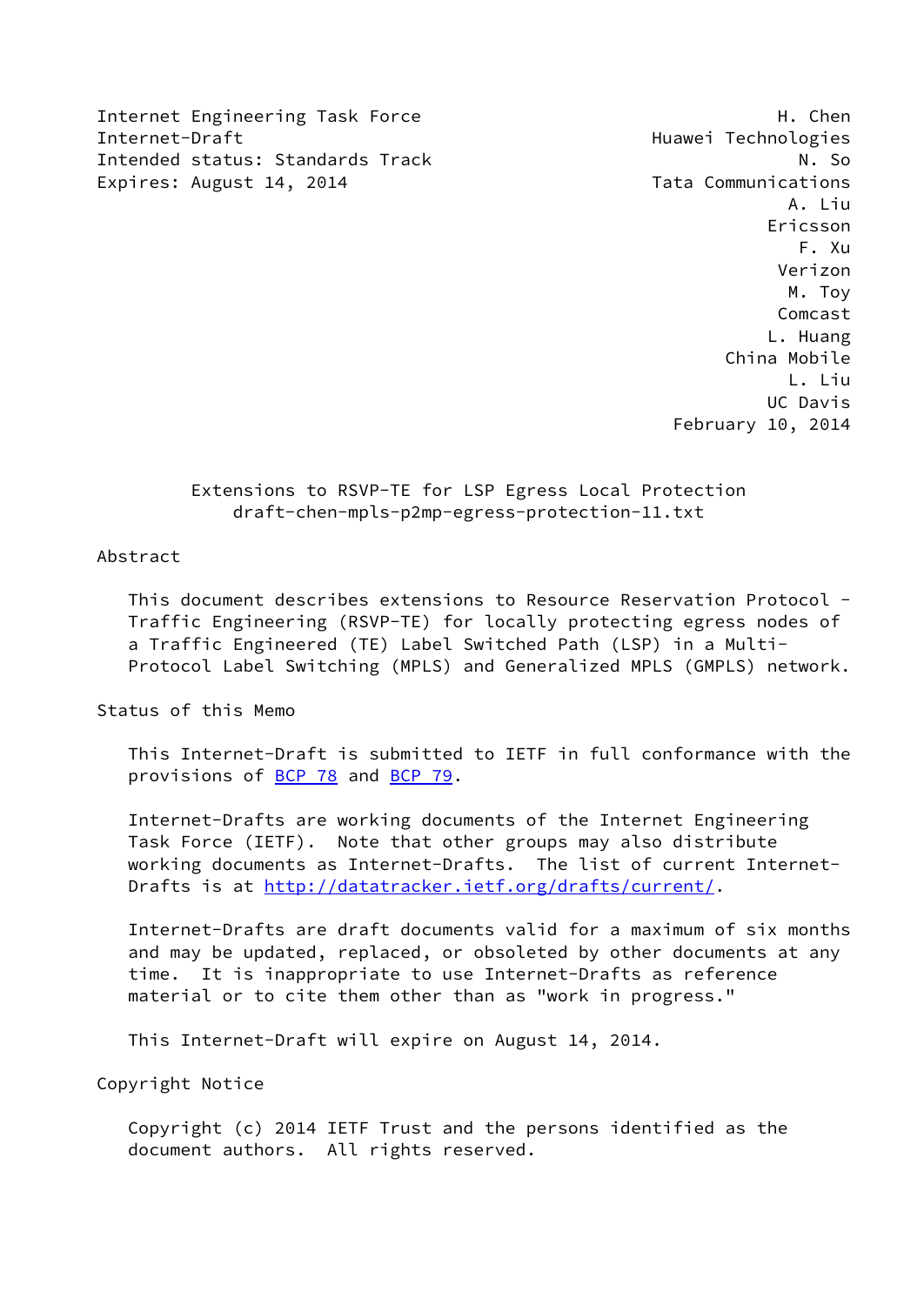Internet-Draft P2MP LSP Egress Protection February 2014

This document is subject to **[BCP 78](https://datatracker.ietf.org/doc/pdf/bcp78)** and the IETF Trust's Legal Provisions Relating to IETF Documents [\(http://trustee.ietf.org/license-info](http://trustee.ietf.org/license-info)) in effect on the date of

 publication of this document. Please review these documents carefully, as they describe your rights and restrictions with respect to this document. Code Components extracted from this document must include Simplified BSD License text as described in Section 4.e of the Trust Legal Provisions and are provided without warranty as described in the Simplified BSD License.

# Table of Contents

| 1.1. An Example of Egress Local Protection 3             |  |
|----------------------------------------------------------|--|
| 1.2. Egress Local Protection with FRR 4                  |  |
| Conventions Used in This Document $\frac{4}{5}$<br>2.    |  |
|                                                          |  |
|                                                          |  |
|                                                          |  |
| 4.2. Flags in FAST_REROUTE 6                             |  |
|                                                          |  |
| 5. Egress Protection Behaviors 6                         |  |
|                                                          |  |
| $5.2$ . Intermediate Node and PLR Behavior $\frac{7}{2}$ |  |
| $5.2.1$ . Signaling for One-to-One Protection 8          |  |
| $5.2.2.$ Signaling for Facility Protection 8             |  |
| $5.2.3$ . Signaling for S2L Sub LSP Protection 9         |  |
| $5.2.4$ . PLR Procedures during Local Repair 10          |  |
| 6. Considering Application Traffic 10                    |  |
| 6.1. A Typical Application 10                            |  |
| 6.2. PLR Procedure for Applications 11                   |  |
| 6.3. Egress Procedures for Applications 11               |  |
| 7. Security Considerations 12                            |  |
| 8.                                                       |  |
| 9.                                                       |  |
|                                                          |  |
|                                                          |  |
|                                                          |  |
| 11.2. Informative References 14                          |  |
|                                                          |  |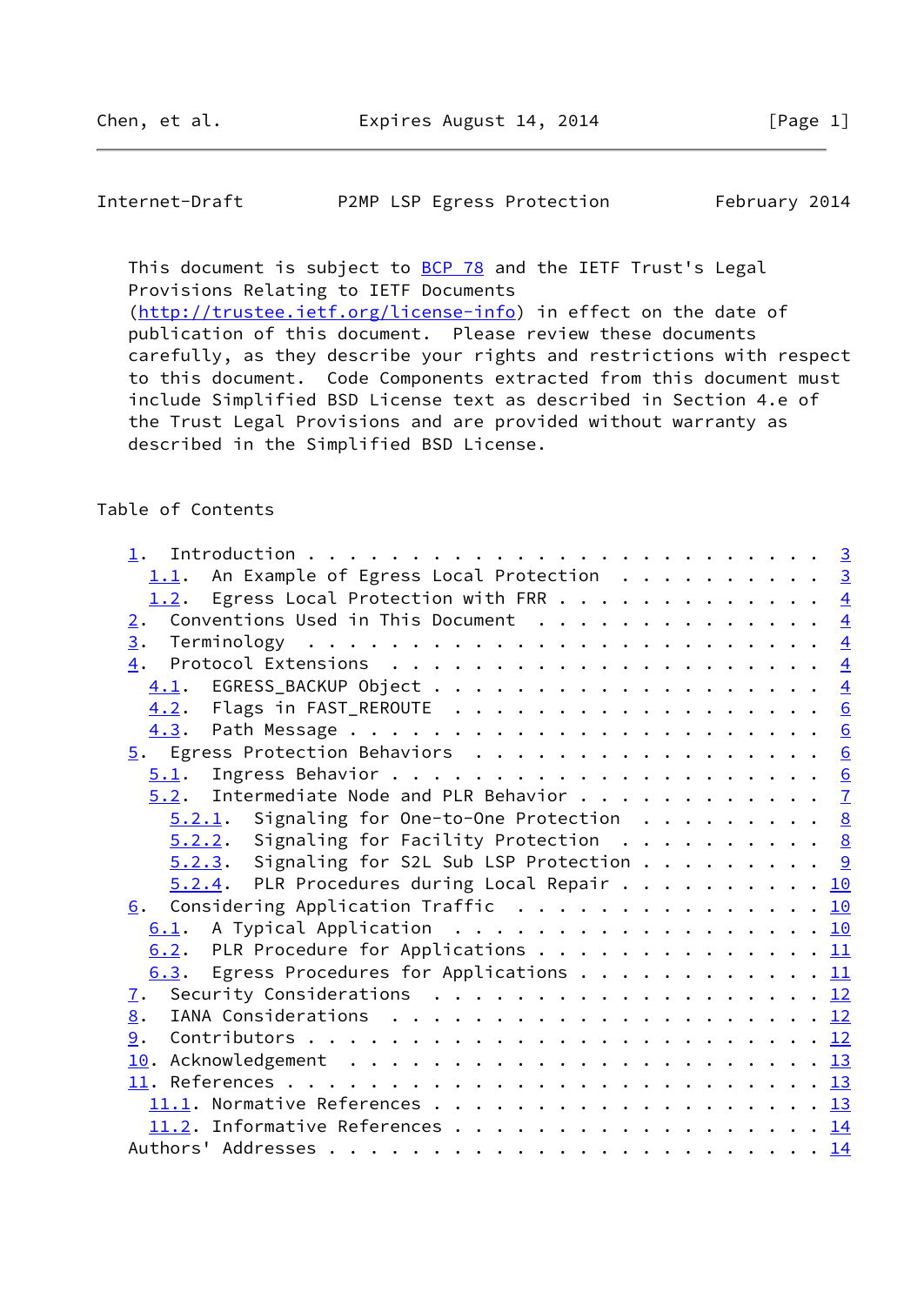Chen, et al. **Expires August 14, 2014** [Page 2]

<span id="page-2-1"></span>Internet-Draft P2MP LSP Egress Protection February 2014

#### <span id="page-2-0"></span>[1](#page-2-0). Introduction

[RFC 4090](https://datatracker.ietf.org/doc/pdf/rfc4090) describes two methods for protecting the transit nodes of a P2P LSP: one-to-one and facility protection. [RFC 4875](https://datatracker.ietf.org/doc/pdf/rfc4875) specifies how to use them to protect the transit nodes of a P2MP LSP. However, they do not mention any local protection for an egress of an LSP.

 To protect the egresses of an LSP (P2P or P2MP), an existing approach sets up a backup LSP from a backup ingress (or the ingress of the LSP) to the backup egresses, where each egress is paired with a backup egress and protected by the backup egress.

 This approach may use more resources and provide slow fault recovery. This document specifies extensions to RSVP-TE for local protection of an egress of an LSP, which overcomes these disadvantages.

<span id="page-2-2"></span>[1.1](#page-2-2). An Example of Egress Local Protection

 Figure 1 shows an example of using backup LSPs to locally protect egresses of a primary P2MP LSP from ingress R1 to two egresses: L1 and L2. The primary LSP is represented by star $(*)$  lines and backup LSPs by hyphen(-) lines.

 La and Lb are the designated backup egresses for egresses L1 and L2 respectively. To distinguish an egress (e.g., L1) from a backup egress (e.g., La), an egress is called a primary egress if needed.

 The backup LSP for protecting L1 is from its upstream node R3 to backup egress La. The one for protecting L2 is from R5 to Lb.

|          | $\lceil R2 \rceil$ ***** $\lceil R3 \rceil$ ***** $\lceil L1 \rceil$ |       |                  |
|----------|----------------------------------------------------------------------|-------|------------------|
| $\star$  | $\backslash$ :: \$                                                   |       | **** Primary LSP |
| $^\star$ |                                                                      |       | ---- Backup LSP  |
| $\star$  |                                                                      | [CE1] | BFD Session      |
| $^\star$ |                                                                      |       | \$ Link          |
| $^\star$ |                                                                      |       |                  |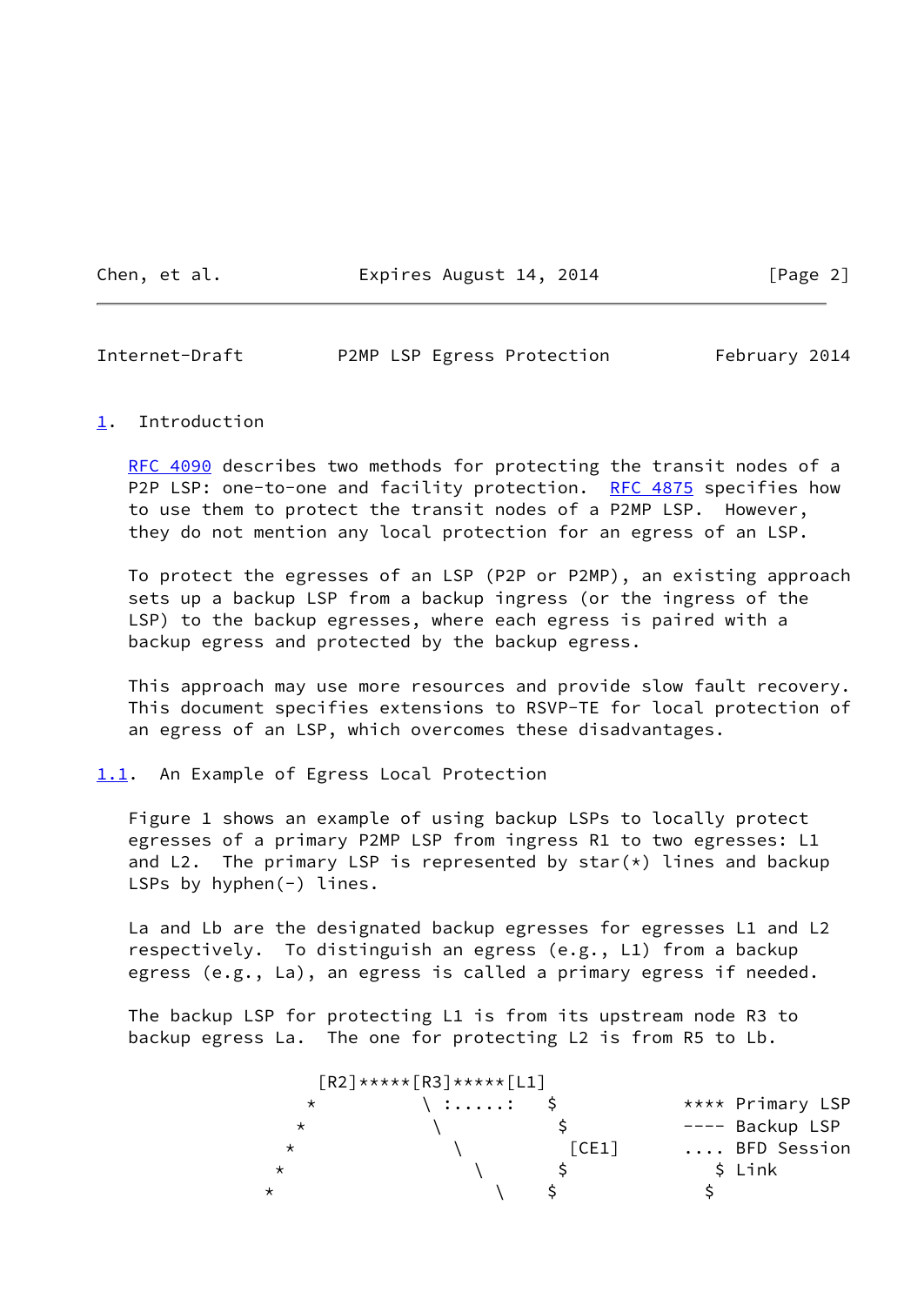



Chen, et al. **Expires August 14, 2014** [Page 3]

<span id="page-3-1"></span>Internet-Draft P2MP LSP Egress Protection February 2014

 During normal operations, the traffic carried by the P2MP LSP is sent through R3 to L1, which delivers the traffic to its destination CE1. When R3 detects the failure of L1, R3 switches the traffic to the backup LSP to backup egress La, which delivers the traffic to CE1. The time for switching the traffic is within tens of milliseconds.

 The failure of a primary egress (e.g., L1 in the figure) MAY be detected by its upstream node (e.g., R3 in the figure) through a BFD between the upstream node and the egress in MPLS networks. Exactly how the failure is detected is out of scope for this document.

<span id="page-3-0"></span>[1.2](#page-3-0). Egress Local Protection with FRR

 Using the egress local protection and the FRR, we can locally protect the egresses, the links and the intermediate nodes of an LSP. The traffic switchover time is within tens of milliseconds whenever an egress, any of the links and the intermediate nodes of the LSP fails.

 The egress nodes of the LSP can be locally protected via the egress local protection. All the links and the intermediate nodes of the LSP can be locally protected through using the FRR.

## <span id="page-3-2"></span>[2](#page-3-2). Conventions Used in This Document

 The key words "MUST", "MUST NOT", "REQUIRED", "SHALL", "SHALL NOT", "SHOULD", "SHOULD NOT", "RECOMMENDED", "MAY", and "OPTIONAL" in this document are to be interpreted as described in [RFC 2119.](https://datatracker.ietf.org/doc/pdf/rfc2119)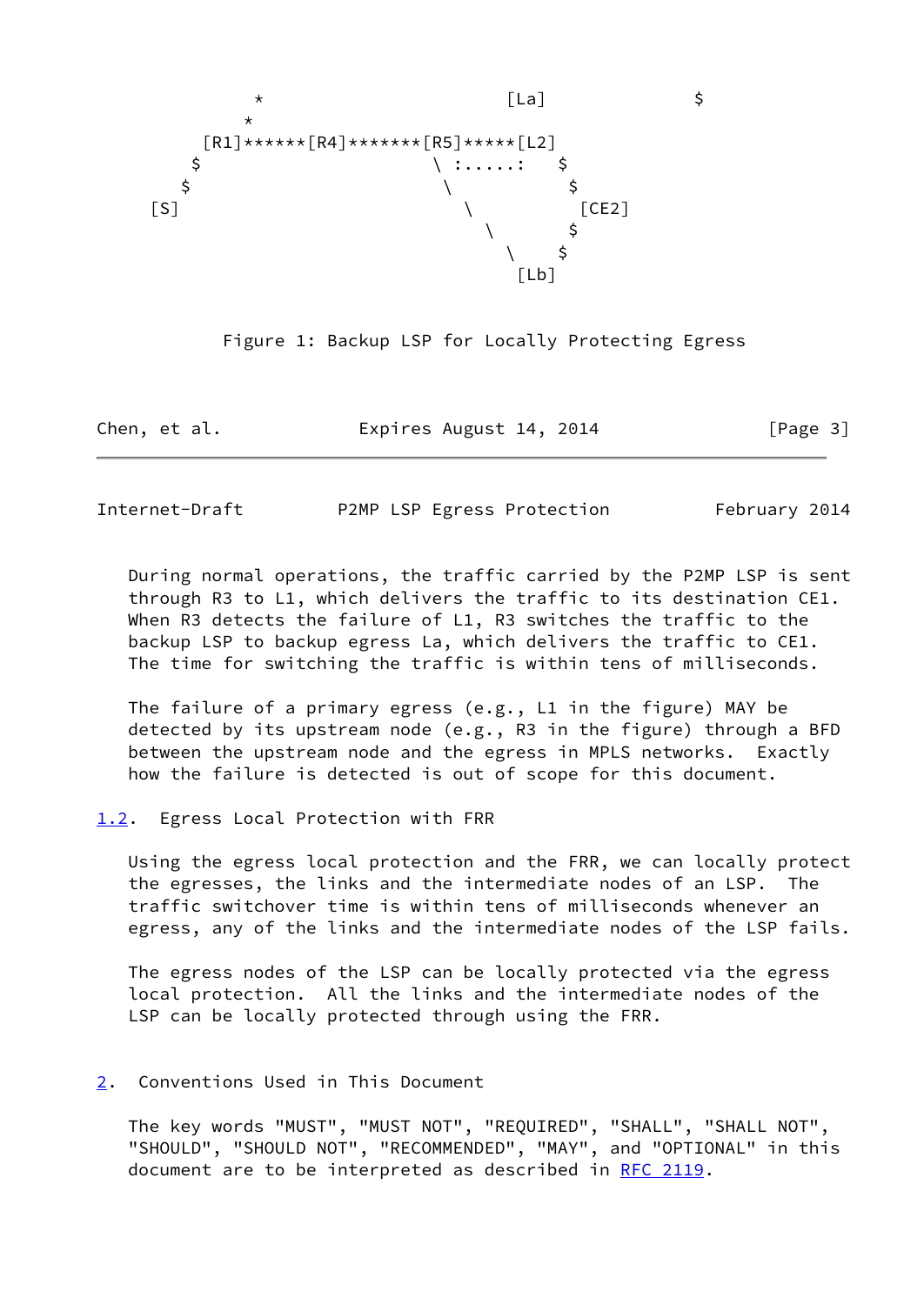### <span id="page-4-0"></span>[3](#page-4-0). Terminology

 This document uses terminologies defined in [RFC 2205,](https://datatracker.ietf.org/doc/pdf/rfc2205) [RFC 3031](https://datatracker.ietf.org/doc/pdf/rfc3031), [RFC](https://datatracker.ietf.org/doc/pdf/rfc3209) [3209](https://datatracker.ietf.org/doc/pdf/rfc3209), [RFC 3473](https://datatracker.ietf.org/doc/pdf/rfc3473), [RFC 4090](https://datatracker.ietf.org/doc/pdf/rfc4090), [RFC 4461](https://datatracker.ietf.org/doc/pdf/rfc4461), and [RFC 4875](https://datatracker.ietf.org/doc/pdf/rfc4875).

<span id="page-4-1"></span>[4](#page-4-1). Protocol Extensions

 A new object EGRESS\_BACKUP is defined for egress local protection. It contains a backup egress for a primary egress.

<span id="page-4-2"></span>[4.1](#page-4-2). EGRESS\_BACKUP Object

 The class of the EGRESS\_BACKUP object is TBD-1 to be assigned by IANA. The C-Type of the EGRESS\_BACKUP IPv4/IPv6 object is TBD-2/ TBD-3 to be assigned by IANA.

| Chen, et al.   | Expires August 14, 2014    | [Page 4]      |
|----------------|----------------------------|---------------|
|                |                            |               |
| Internet-Draft | P2MP LSP Egress Protection | February 2014 |

EGRESS\_BACKUP Class Num = TBD-1, IPv4/IPv6 C-Type = TBD-2/TBD-3

|                       | 0 1 2 3 4 5 6 7 8 9 0 1 2 3 4 5 6 7 8 9 0 1 2 3 4 5 6 7 8 9 0 1 |                |  |
|-----------------------|-----------------------------------------------------------------|----------------|--|
|                       |                                                                 |                |  |
| $\tilde{\phantom{a}}$ | Egress Backup destination IPv4/IPv6 address                     |                |  |
|                       |                                                                 |                |  |
| $\sim$                | Egress Primary destination IPv4/IPv6 address                    |                |  |
|                       |                                                                 |                |  |
| $\sim$                |                                                                 | (Subobjects)   |  |
|                       |                                                                 | -+-+-+-+-+-+-+ |  |

 o Egress Backup destination IPv4/IPv6 address: IPv4/IPv6 address of the backup egress node o Egress Primary destination IPv4/IPv6 address: IPv4/IPv6 address of the primary egress node

 The Subobjects are optional. One of them is P2P LSP ID IPv4/IPv6 subobject, whose body has the following format and Type is TBD-4/ TBD-5. It may be used to identify a backup LSP.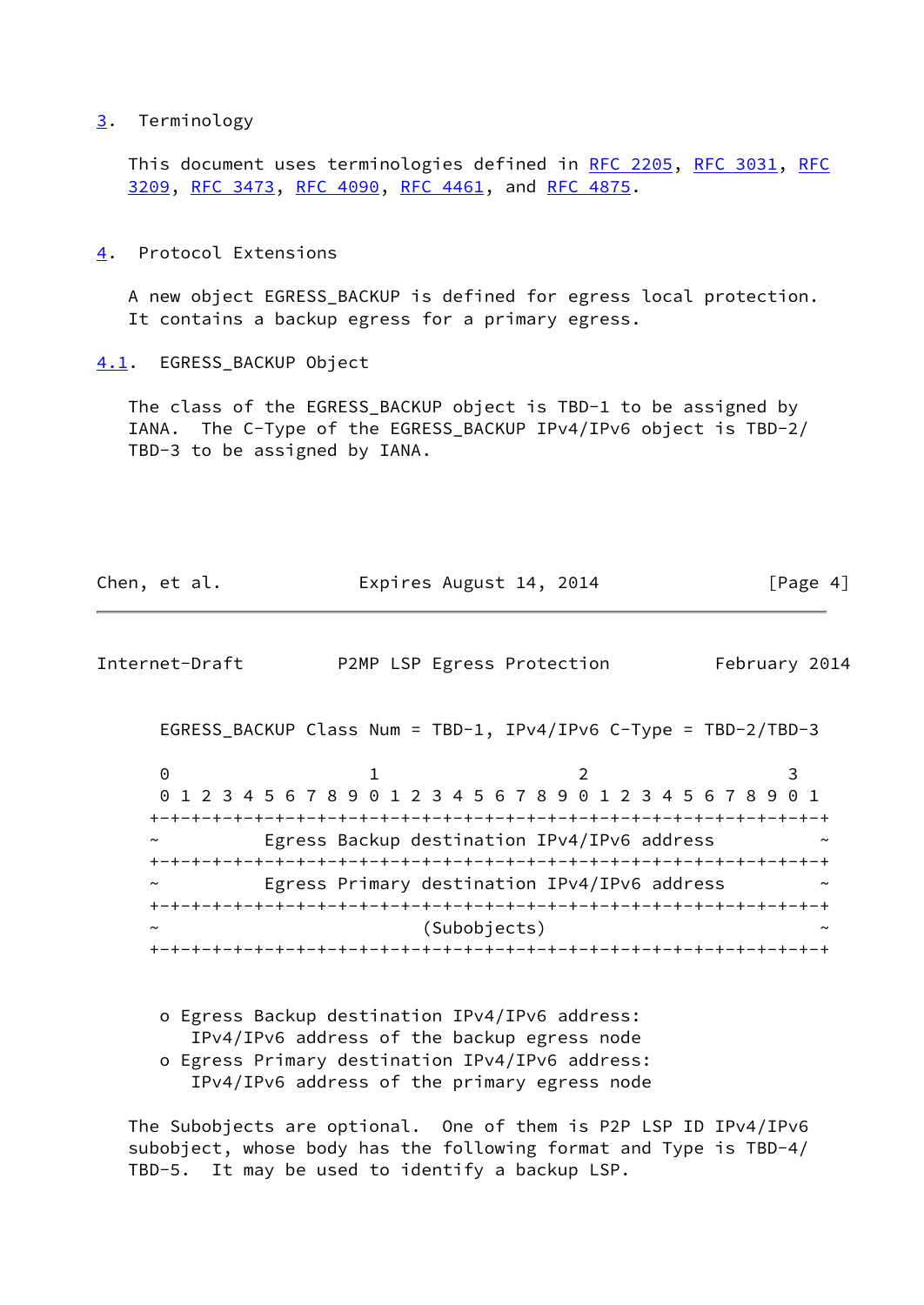0 1 2 3 0 1 2 3 4 5 6 7 8 9 0 1 2 3 4 5 6 7 8 9 0 1 2 3 4 5 6 7 8 9 0 1 +-+-+-+-+-+-+-+-+-+-+-+-+-+-+-+-+-+-+-+-+-+-+-+-+-+-+-+-+-+-+-+-+ P2P LSP Tunnel Egress IPv4/IPv6 Address (4/16 bytes) +-+-+-+-+-+-+-+-+-+-+-+-+-+-+-+-+-+-+-+-+-+-+-+-+-+-+-+-+-+-+-+-+ Reserved | Tunnel ID +-+-+-+-+-+-+-+-+-+-+-+-+-+-+-+-+-+-+-+-+-+-+-+-+-+-+-+-+-+-+-+-+ Extended Tunnel ID  $(4/16$  bytes) +-+-+-+-+-+-+-+-+-+-+-+-+-+-+-+-+-+-+-+-+-+-+-+-+-+-+-+-+-+-+-+-+ o P2P LSP Tunnel Egress IPv4/IPv6 Address: IPv4/IPv6 address of the egress of the tunnel o Tunnel ID: A 16-bit identifier that is constant over the life of the tunnel o Extended Tunnel ID: A 4/16-byte identifier being constant over the life of the tunnel Another one is Label subobject, whose body has the format below and Type is TBD-6 to be assigned by IANA. 0 1 2 3 0 1 2 3 4 5 6 7 8 9 0 1 2 3 4 5 6 7 8 9 0 1 2 3 4 5 6 7 8 9 0 1 +-+-+-+-+-+-+-+-+-+-+-+-+-+-+-+-+-+-+-+-+-+-+-+-+-+-+-+-+-+-+-+-+  $\Box$  +-+-+-+-+-+-+-+-+-+-+-+-+-+-+-+-+-+-+-+-+-+-+-+-+-+-+-+-+-+-+-+-+ Chen, et al. **Expires August 14, 2014** [Page 5]

<span id="page-5-1"></span>Internet-Draft P2MP LSP Egress Protection February 2014

### <span id="page-5-0"></span>[4.2](#page-5-0). Flags in FAST\_REROUTE

 A bit of the flags in the FAST\_REROUTE object may be used to indicate whether S2L Sub LSP is desired for protecting an egress of a P2MP LSP or One-to-One Backup is preferred for protecting an egress of a P2P LSP when the "Facility Backup Desired" flag is set. This bit is called "S2L Sub LSP Backup Desired" or "One-to-One Backup Preferred".

### <span id="page-5-2"></span>[4.3](#page-5-2). Path Message

 A Path message is enhanced to carry the information about a backup egress for a primary egress of an LSP through including an egress backup descriptor list. The format of the enhanced Path message is illustrated below.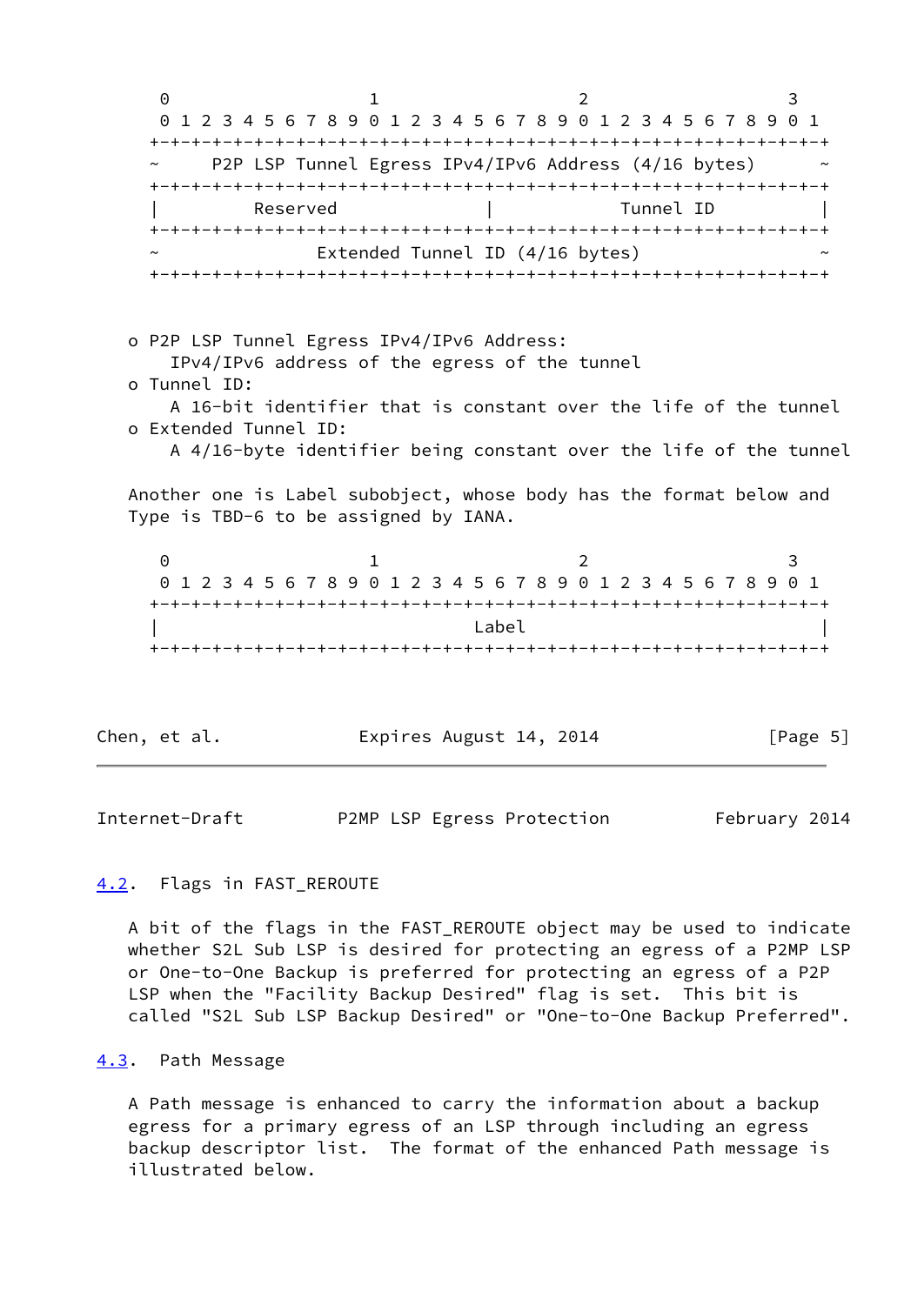<Path Message> ::= <Common Header> [ <INTEGRITY> ] [ [<MESSAGE\_ID\_ACK> | <MESSAGE\_ID\_NACK>] ...] [ <MESSAGE\_ID> ]<SESSION> <RSVP\_HOP> <TIME\_VALUES> [ <EXPLICIT\_ROUTE> ] <LABEL\_REQUEST> [ <PROTECTION> ] [ <LABEL\_SET> ...] [ <SESSION\_ATTRIBUTE> ] [ <NOTIFY\_REQUEST> ] [ <ADMIN STATUS> ] [ <POLICY DATA> ... ] <sender descriptor> [<S2L sub-LSP descriptor list>] [<egress backup descriptor list>] The egress backup descriptor list in the message is defined below. It is a sequence of EGRESS BACKUP objects, each of which describes a pair of a primary egress and a backup egress. <egress backup descriptor list> ::= <egress backup descriptor> [ <egress backup descriptor list> ] <egress backup descriptor> ::= <EGRESS\_BACKUP>

#### <span id="page-6-0"></span>[5](#page-6-0). Egress Protection Behaviors

<span id="page-6-1"></span>[5.1](#page-6-1). Ingress Behavior

 To protect a primary egress of an LSP, the ingress MUST set the "label recording desired" flag and the "node protection desired" flag in the SESSION\_ATTRIBUTE object.

 If one-to-one backup or facility backup method is desired to protect a primary egress of an LSP, the ingress SHOULD include a FAST\_REROUTE

| Chen, et al. | Expires August 14, 2014 | [Page 6] |
|--------------|-------------------------|----------|
|--------------|-------------------------|----------|

<span id="page-6-2"></span>Internet-Draft P2MP LSP Egress Protection February 2014

 object and set the "One-to-One Backup Desired" or "Facility Backup Desired" flag.

 If S2L Sub LSP backup method is desired to protect a primary egress of a P2MP LSP, the ingress SHOULD include a FAST\_REROUTE object and set the "S2L Sub LSP Backup Desired" flag.

Note that if "Facility Backup Desired" flag is set for protecting the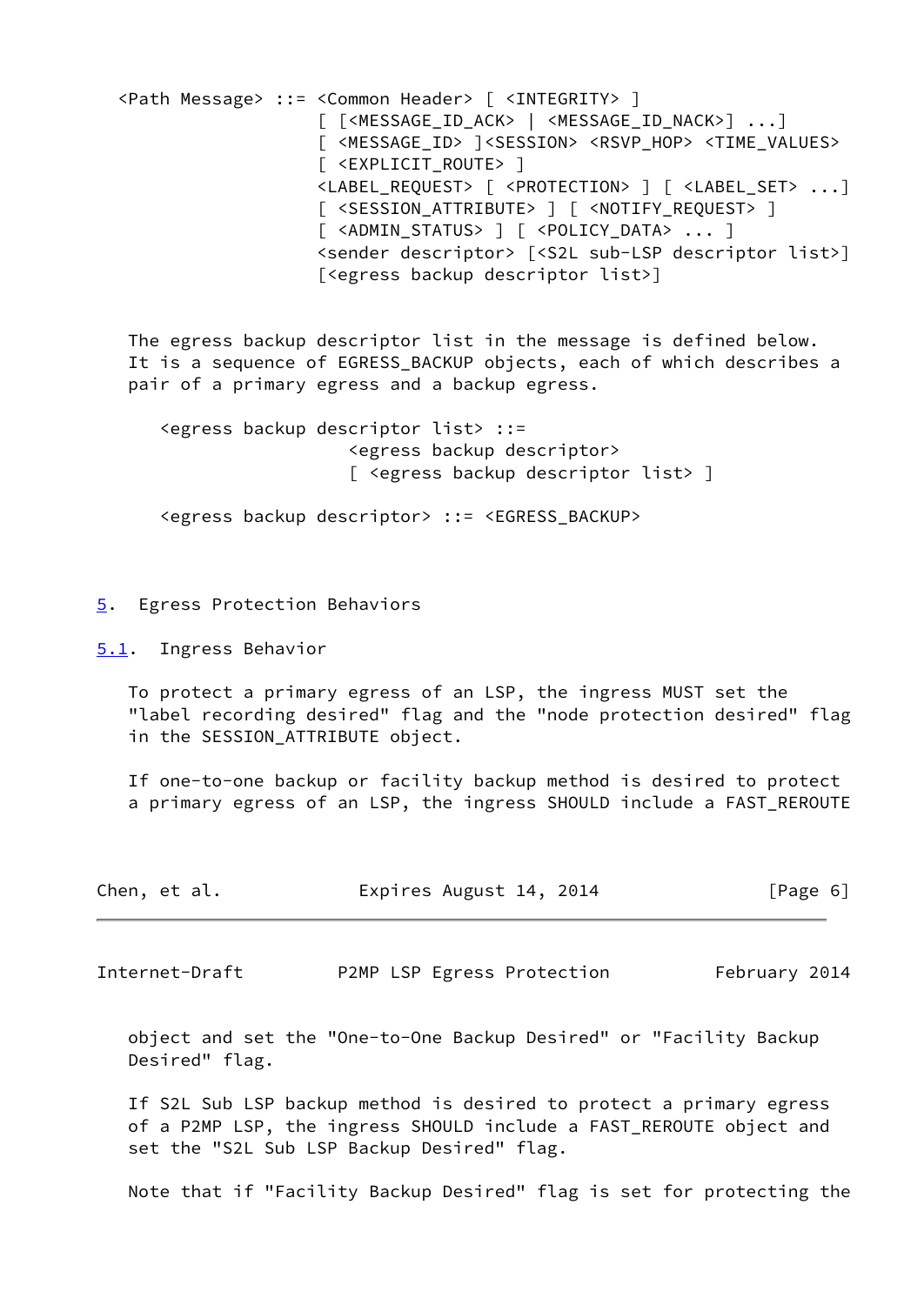intermediate nodes of a primary P2P LSP, but we want to use "One-to- One Backup" for protecting the egress of the LSP, then the ingress SHOULD set "One-to-One Backup Preferred" flag.

 Optionally, a backup egress may be configured on the ingress of an LSP to protect a primary egress of the LSP.

 The ingress sends a Path message for the LSP with the objects above and an optional egress backup descriptor list. For each primary egress of the LSP to be protected, the ingress adds an EGRESS\_BACKUP object into the list if the backup egress is given. The object contains the primary egress and the backup egress for protecting the primary egress.

<span id="page-7-0"></span>[5.2](#page-7-0). Intermediate Node and PLR Behavior

 If an intermediate node of an LSP receives the Path message with an egress backup descriptor list and it is not an upstream node of any primary egress of the LSP, it forwards the list unchanged.

 If the intermediate node is the upstream node of a primary egress to be protected, it determines the backup egress, obtains a path for the backup LSP and sets up the backup LSP along the path.

 The PLR (upstream node of the primary egress) tries to get the backup egress from EGRESS\_BACKUP in the egress backup descriptor list if the Path message contains the list. If the PLR can not get it, the PLR tries to find the backup egress, which is not the primary egress but has the same IP address as the destination IP address of the LSP.

 Note that the primary egress and the backup egress SHOULD have a same local address configured, and the cost to the local address on the backup egress SHOULD be much bigger than the cost to the local address on the primary egress. Thus another name such as virtual node based egress protection may be used for egress local protection.

 After obtaining the backup egress, the PLR tries to compute a path from itself to the backup egress.

The PLR then sets up the backup LSP along the path obtained. It

| Expires August 14, 2014<br>Chen, et al. | [Page 7] |
|-----------------------------------------|----------|
|-----------------------------------------|----------|

<span id="page-7-1"></span>Internet-Draft P2MP LSP Egress Protection February 2014

provides one-to-one backup protection for the primary egress if the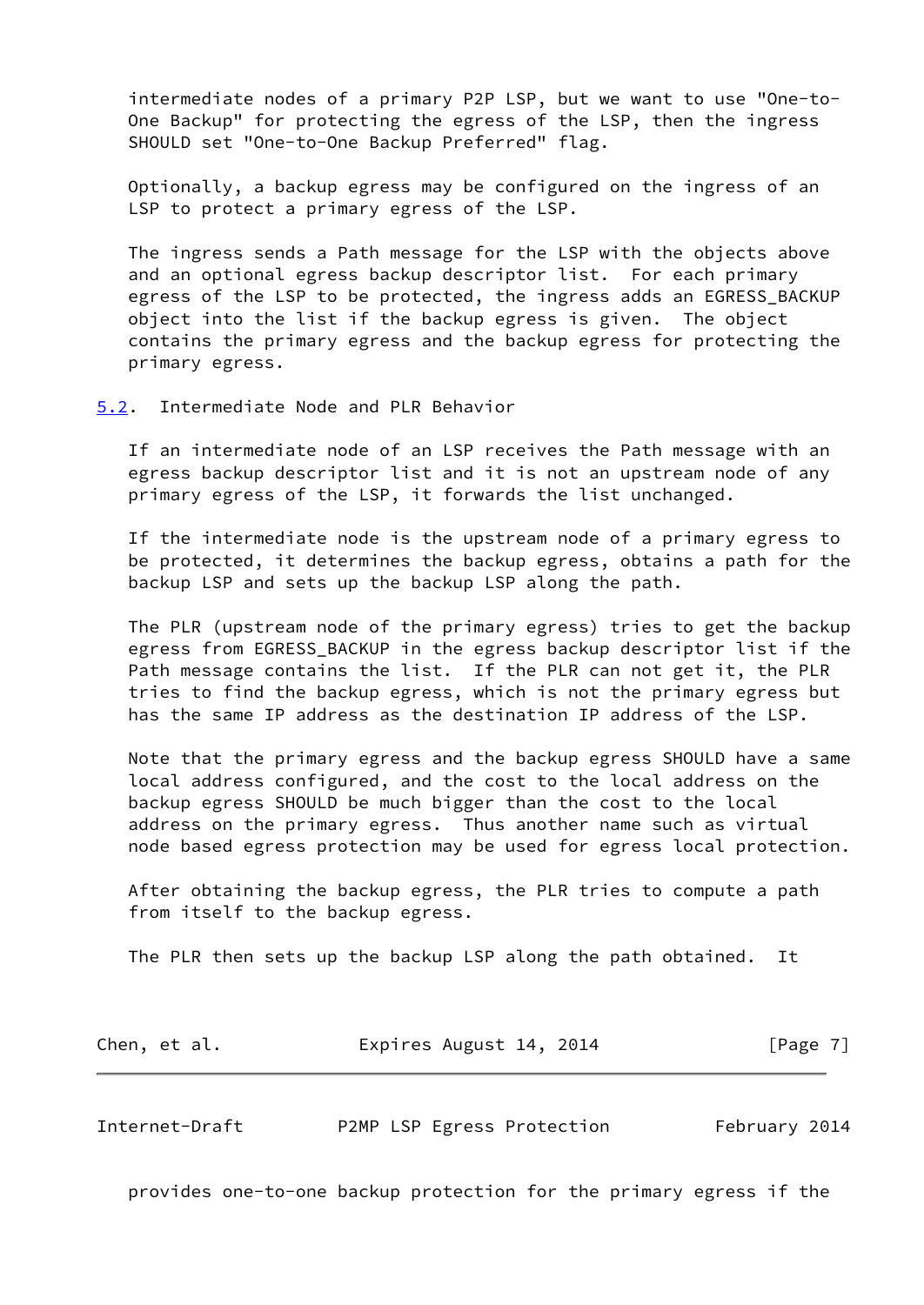"One-to-One Backup Desired" or "One-to-One Backup Preferred" flag is set in the message; otherwise, it provides facility backup protection if the "Facility Backup Desired flag" is set.

 The PLR sets the protection flags in the RRO Sub-object for the primary egress in the Resv message according to the status of the primary egress and the backup LSP protecting the primary egress. For example, it will set the "local protection available" and the "node protection" flag indicating that the primary egress is protected when the backup LSP is up and ready for protecting the primary egress.

<span id="page-8-0"></span>[5.2.1](#page-8-0). Signaling for One-to-One Protection

 The behavior of the upstream node of a primary egress of an LSP as a PLR is the same as that of a PLR for one-to-one backup method described in [RFC 4090](https://datatracker.ietf.org/doc/pdf/rfc4090) except for that the upstream node creates a backup LSP from itself to a backup egress.

 If the LSP is a P2MP LSP and a primary egress of the LSP is a transit node (i.e., bud node), the upstream node of the primary egress as a PLR also creates a backup LSP from itself to each of the next hops of the primary egress.

 When the PLR detects the failure of the primary egress, it MUST switch the packets from the primary LSP to the backup LSP to the backup egress. For the failure of the bud node of a P2MP LSP, the PLR MUST also switch the packets to the backup LSPs to the bud node's next hops, where the packets are merged into the primary LSP.

#### <span id="page-8-1"></span>[5.2.2](#page-8-1). Signaling for Facility Protection

 Except for backup LSP and downstream label, the behavior of the upstream node of the primary egress of a primary LSP as a PLR follows the PLR behavior for facility backup method described in [RFC 4090](https://datatracker.ietf.org/doc/pdf/rfc4090).

 For a number of primary P2P LSPs going through the same PLR to the same primary egress, the primary egress of these LSPs may be protected by one backup LSP from the PLR to the backup egress designated for protecting the primary egress.

 The PLR selects or creates a backup LSP from itself to the backup egress. If there is a backup LSP that satisfies the constraints given in the Path message, then this one is selected; otherwise, a new backup LSP to the backup egress will be created.

 After getting the backup LSP, the PLR associates the backup LSP with a primary LSP for protecting its primary egress. The PLR records

Chen, et al. **Expires August 14, 2014** [Page 8]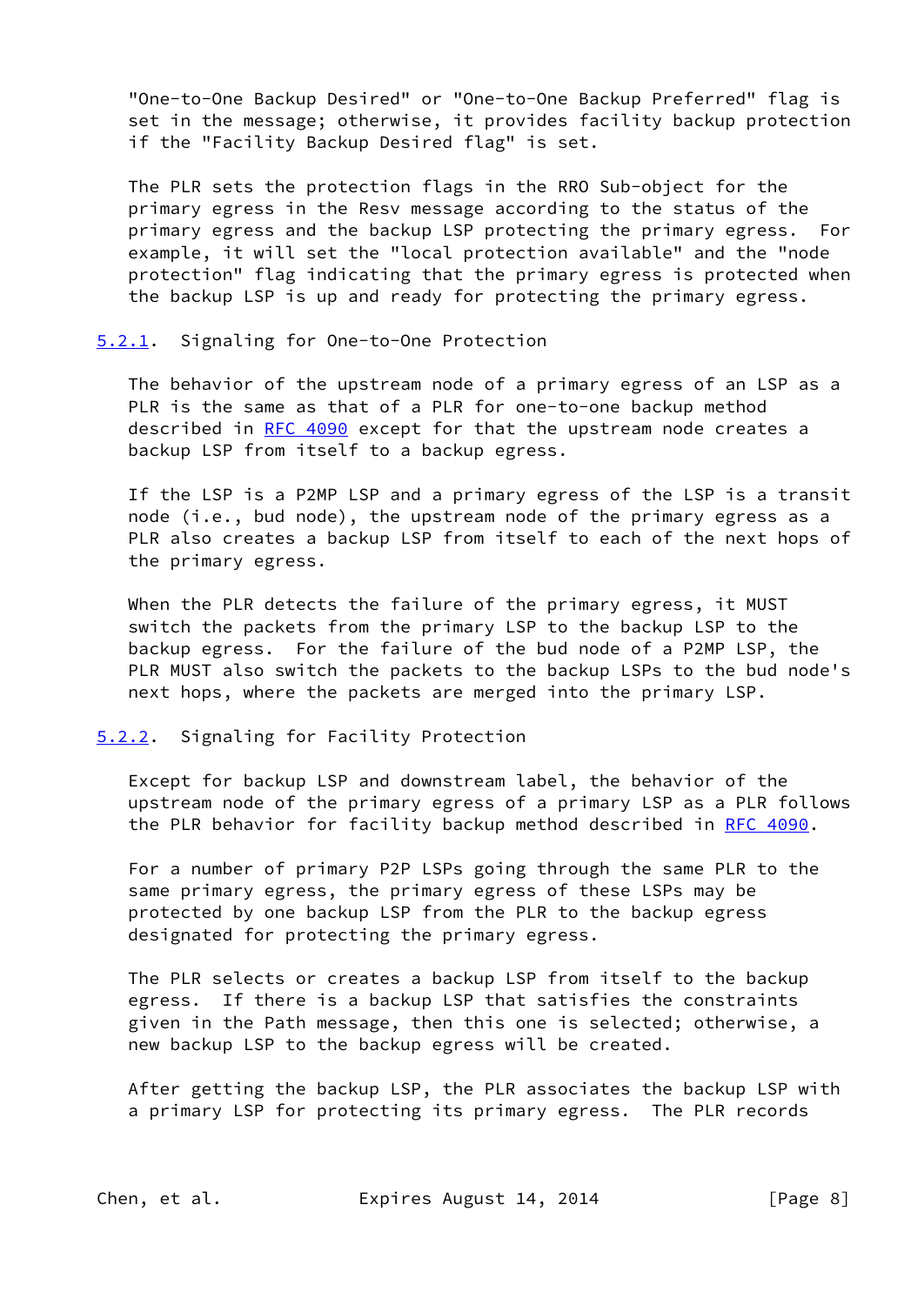<span id="page-9-1"></span> that the backup LSP is used to protect the primary LSP against its primary egress failure and includes an EGRESS\_BACKUP object in the Path message to the primary egress. The object contains the backup egress and the backup LSP ID. It indicates that the primary egress SHOULD send the backup egress the primary LSP label as UA label.

 After receiving the Path message with the EGRESS\_BACKUP, the primary egress includes the information about the primary LSP label in the Resv message with an EGRESS\_BACKUP object as UA label. When the PLR receives the Resv message with the information about the UA label, it includes the information in the Path message for the backup LSP to the backup egress. Thus the primary LSP label as UA label is sent to the backup egress from the primary egress.

When the PLR detects the failure of the primary egress, it redirects the packets from the primary LSP into the backup LSP to backup egress using the primary LSP label from the primary egress as an inner label. The backup egress delivers the packets to the same destinations as the primary egress using the backup LSP label as context label and the inner label as UA label.

#### <span id="page-9-0"></span>[5.2.3](#page-9-0). Signaling for S2L Sub LSP Protection

 The S2L Sub LSP Protection is used to protect a primary egress of a P2MP LSP. Its major advantage is that the application traffic carried by the LSP is easily protected against the egress failure.

 The PLR determines to protect a primary egress of a P2MP LSP via S2L sub LSP protection when it receives a Path message with flag "S2L Sub LSP Backup Desired" set.

 The PLR sets up the backup S2L sub LSP to the backup egress, creates and maintains its state in the same way as of setting up a source to leaf (S2L) sub LSP defined in [RFC 4875](https://datatracker.ietf.org/doc/pdf/rfc4875) from the signaling's point of view. It computes a path for the backup LSP from itself to the backup egress, constructs and sends a Path message along the path, receives and processes a Resv message responding to the Path message.

 After receiving the Resv message for the backup LSP, the PLR creates a forwarding entry with an inactive state or flag called inactive forwarding entry. This inactive forwarding entry is not used to forward any data traffic during normal operations.

 When the PLR detects the failure of the primary egress, it changes the forwarding entry for the backup LSP to active. Thus, the PLR forwards the traffic to the backup egress through the backup LSP,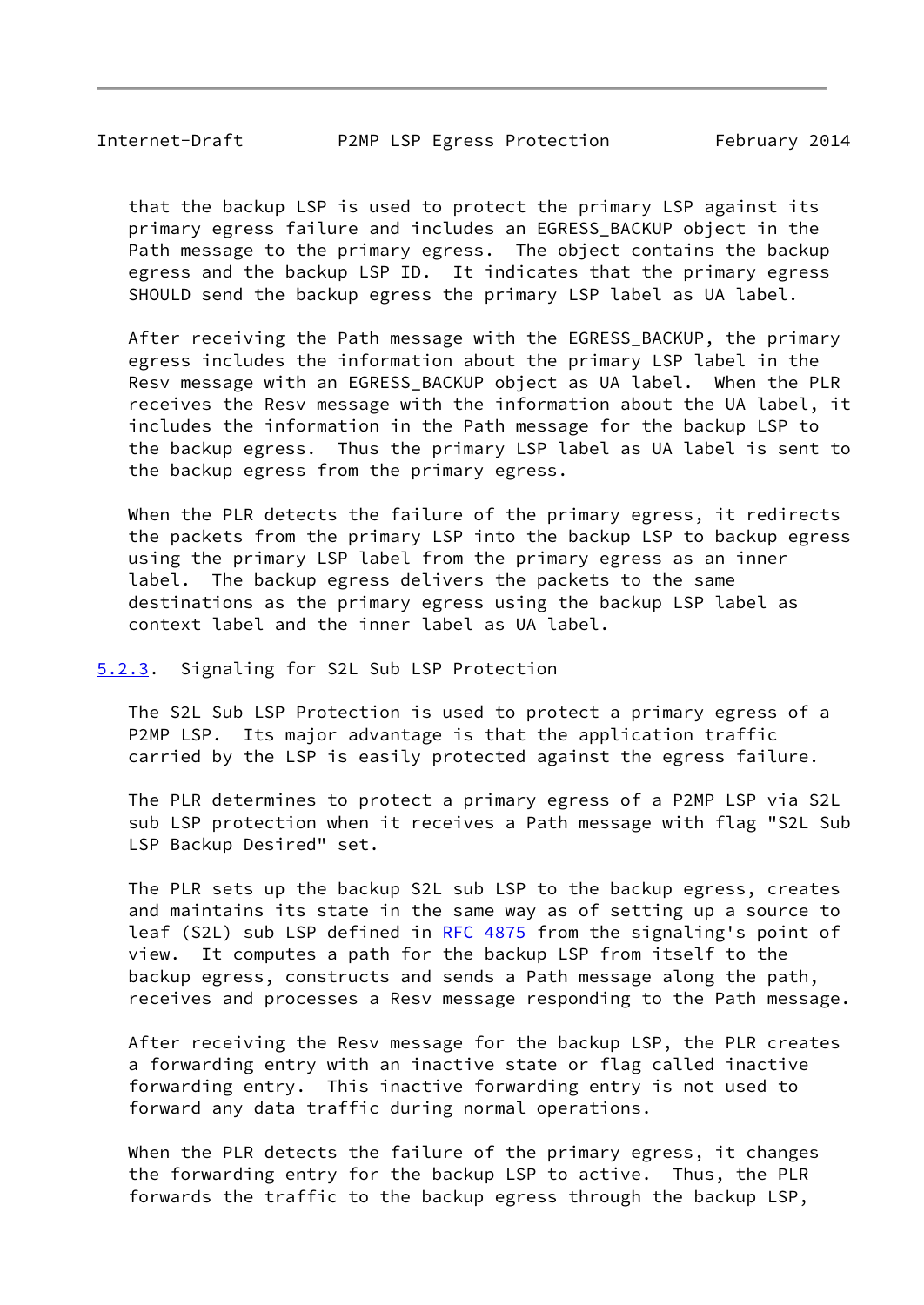which sends the traffic to its destination.

Chen, et al. **Expires August 14, 2014** [Page 9]

<span id="page-10-1"></span>Internet-Draft P2MP LSP Egress Protection February 2014

<span id="page-10-0"></span>[5.2.4](#page-10-0). PLR Procedures during Local Repair

 When the upstream node of a primary egress of an LSP as a PLR detects the failure of the primary egress, it follows the procedures defined in section [6.5 of RFC 4090](https://datatracker.ietf.org/doc/pdf/rfc4090#section-6.5). It SHOULD notify the ingress about the failure of the primary egress in the same way as a PLR notifies the ingress about the failure of an intermediate node.

 In the local revertive mode, the PLR re-signals each of the primary LSPs that were routed over the restored resource once it detects that the resource is restored. Every primary LSP successfully re-signaled along the restored resource is switched back.

 Moreover, the PLR lets the upstream part of the primary LSP stay after the primary egress fails. The downstream part of the primary LSP from the PLR to the primary egress SHOULD be removed.

# <span id="page-10-2"></span>[6](#page-10-2). Considering Application Traffic

 This section focuses on the application traffic carried by P2P LSPs. When a primary egress of a P2MP LSP fails, the application traffic carried by the P2MP LSP may be delivered to the same destination by the backup egress since the inner label if any for the traffic is a upstream assigned label for every egress of the P2MP LSP.

<span id="page-10-3"></span>[6.1](#page-10-3). A Typical Application

 L3VPN is a typical application. An existing solution (refer to Figure 2) for protecting L3VPN traffic against egress failure includes: 1) A multi-hop BFD session between ingress R1 and egress L1 of primary LSP; 2) A backup LSP from ingress R1 to backup egress La; 3) La sends R1 VPN backup label and related information via BGP; 4) R1 has a VRF with two sets of routes: one uses primary LSP and L1 as next hop; the other uses backup LSP and La as next hop.

| CE1,CE2 in |             | $\lceil R2 \rceil$ ***** $\lceil R3 \rceil$ ***** $\lceil L1 \rceil$ | **** Primary LSP |
|------------|-------------|----------------------------------------------------------------------|------------------|
| one VPN    | $\star$ . S |                                                                      | ---- Backup LSP  |
|            |             | $\star$ : $\sim$                                                     | BFD Session      |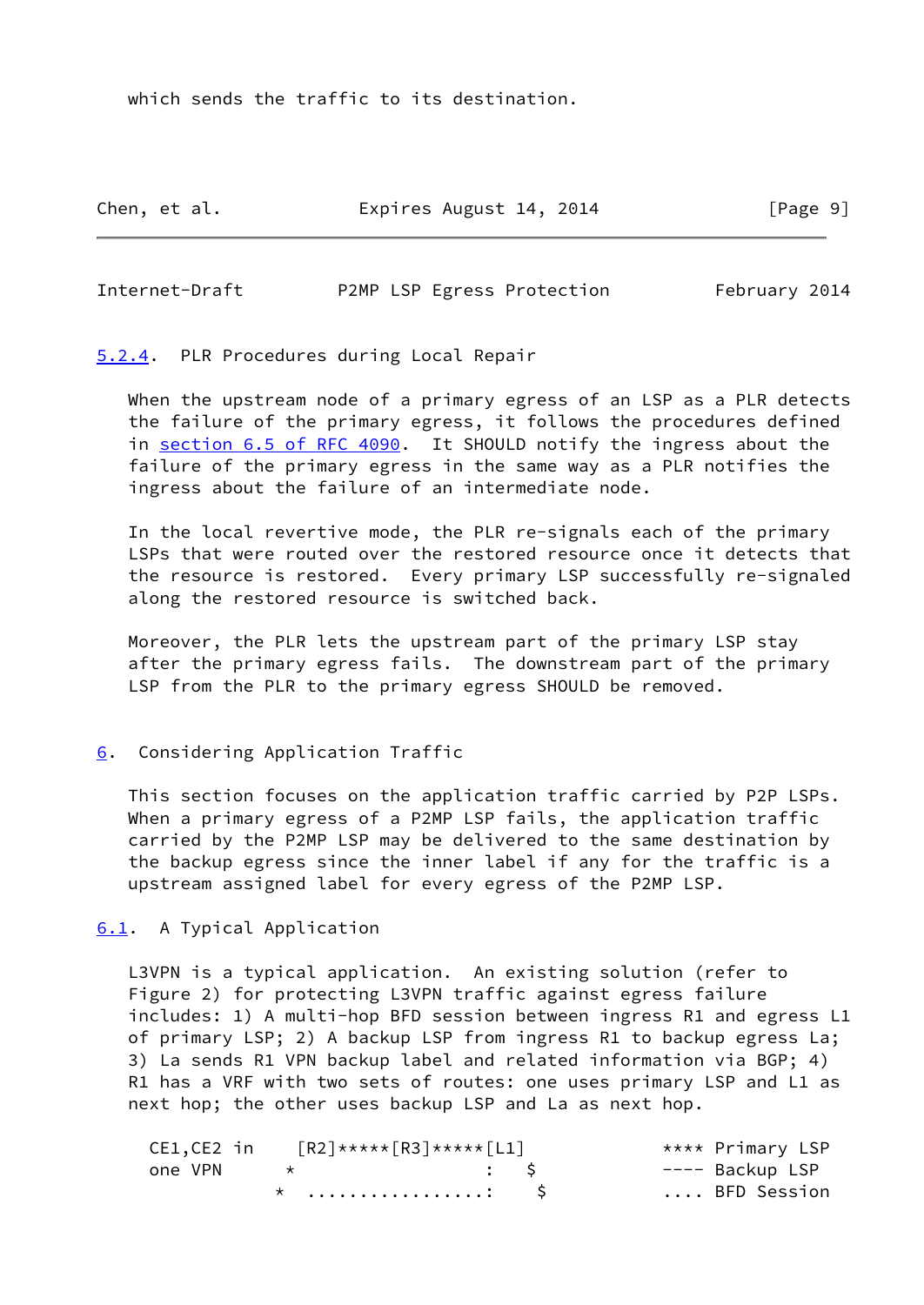|       | $\lceil R1 \rceil \ldots$                                                                          | ICE2 |  | \$ Link |  |
|-------|----------------------------------------------------------------------------------------------------|------|--|---------|--|
|       |                                                                                                    |      |  |         |  |
|       |                                                                                                    |      |  |         |  |
| ICE11 | $\lceil RA \rceil$ ---- $\lceil RS \rceil$ ---- $\lceil La \rceil$ (BGP sends R1 VPN backup label) |      |  |         |  |

Figure 2: Protect Egress for L3VPN Traffic

In normal operations, R1 sends the traffic from CE1 through primary

Chen, et al. **Expires August 14, 2014** [Page 10]

<span id="page-11-1"></span>Internet-Draft P2MP LSP Egress Protection February 2014

 LSP with VPN label received from L1 as inner label to L1, which delivers the traffic to CE2 using VPN label.

When R1 detects the failure of L1, R1 sends the traffic from CE1 via backup LSP with VPN backup label received from La as inner label to La, which delivers the traffic to CE2 using VPN backup label.

 A new solution (refer to Figure 3) with egress local protection for protecting L3VPN traffic includes: 1) A BFD session between R3 and egress L1 of primary LSP; 2) A backup LSP from R3 to backup egress La; 3) L1 sends La VPN label as UA label and related information; 4) L1 and La is virtualized as one. This can be achieved by configuring a same local address on L1 and La, using the address as a destination of the LSP and BGP next hop for VPN traffic.

| CE1,CE2 in |         |                    |                       |                                                                                 | **** Primary LSP                    |
|------------|---------|--------------------|-----------------------|---------------------------------------------------------------------------------|-------------------------------------|
| one VPN    | $\star$ |                    |                       |                                                                                 | ---- Backup LSP                     |
|            |         |                    |                       |                                                                                 | BFD Session                         |
|            |         |                    | $\lceil$ CE2 $\rceil$ |                                                                                 | $$$ Link                            |
|            |         |                    |                       |                                                                                 |                                     |
|            |         |                    |                       |                                                                                 |                                     |
| [CE1]      |         |                    |                       |                                                                                 |                                     |
|            |         | $\lceil R1 \rceil$ |                       | $\lceil R2 \rceil$ ***** $\lceil R3 \rceil$ ***** $\lceil L1 \rceil$<br>\ :: \$ | [La](VPN label from L1 as UA label) |

Figure 3: Locally Protect Egress for L3VPN Traffic

When R3 detects L1's failure, R3 sends the traffic from primary LSP via backup LSP to La, which delivers the traffic to CE2 using VPN label as UA label under the backup LSP label as a context label.

<span id="page-11-0"></span>[6.2](#page-11-0). PLR Procedure for Applications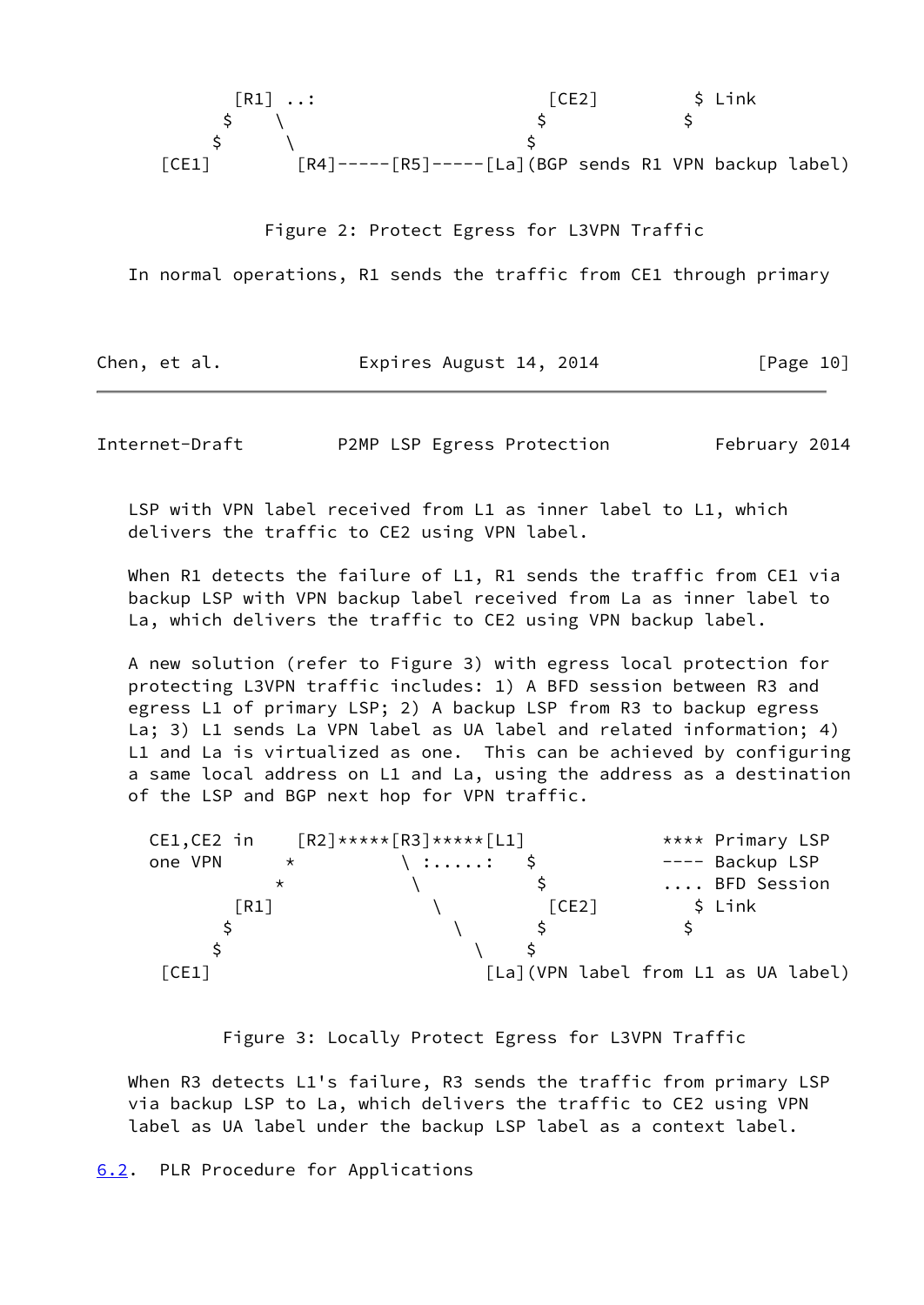When the PLR gets a backup LSP from itself to a backup egress for protecting a primary egress of a primary LSP, it includes an EGRESS BACKUP object in the Path message for the primary LSP. The object contains the ID information of the backup LSP and indicates that the primary egress SHOULD send the backup egress the application traffic label (e.g., VPN label) as UA label when needed.

<span id="page-12-0"></span>[6.3](#page-12-0). Egress Procedures for Applications

When a primary egress of an LSP sends the ingress of the LSP a label for an application such as a VPN, it SHOULD send the backup egress for protecting the primary egress the label as a UA label via BGP or another protocol. Exactly how the label is sent is out of scope for this document.

When the backup egress receives a UA label from the primary egress,

| Chen, et al. | Expires August 14, 2014 | [Page 11] |
|--------------|-------------------------|-----------|
|              |                         |           |

<span id="page-12-2"></span>Internet-Draft P2MP LSP Egress Protection February 2014

 it adds a forwarding entry with the label into the LFIB for the primary egress. When the backup egress receives a packet from the backup LSP, it uses the top label as a context label to find the LFIB for the primary egress and the inner label to deliver the packet to the same destination as the primary egress according to the LFIB.

<span id="page-12-1"></span>[7](#page-12-1). Security Considerations

 In principle this document does not introduce new security issues. The security considerations pertaining to [RFC 4090](https://datatracker.ietf.org/doc/pdf/rfc4090), [RFC 4875](https://datatracker.ietf.org/doc/pdf/rfc4875) and other RSVP protocols remain relevant.

# <span id="page-12-3"></span>[8](#page-12-3). IANA Considerations

 IANA considerations for new objects will be specified after the objects used are decided upon.

<span id="page-12-4"></span>[9](#page-12-4). Contributors

 Boris Zhang Telus Communications 200 Consilium Pl Floor 15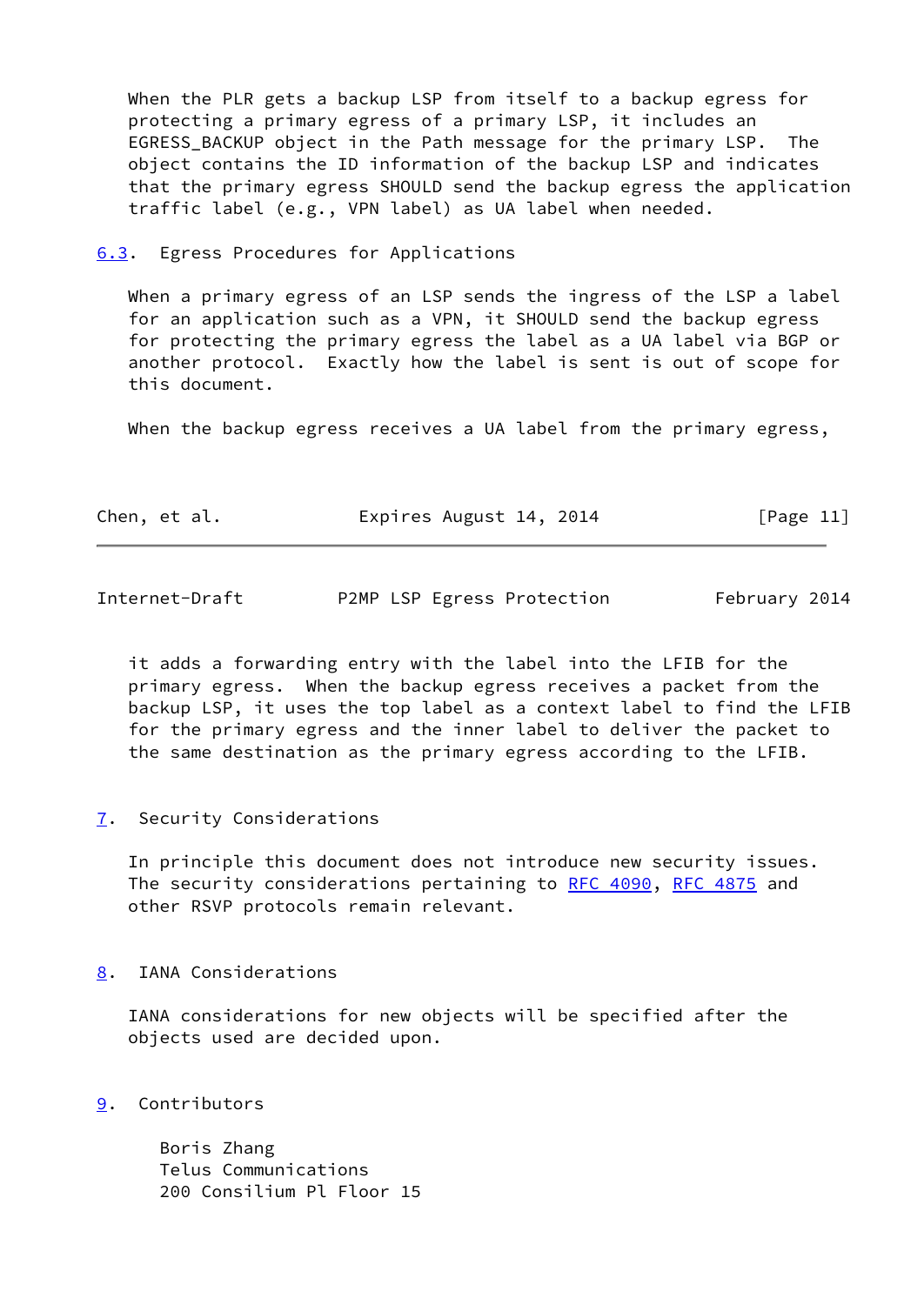Toronto, ON M1H 3J3 Canada Email: Boris.Zhang@telus.com Zhenbin Li Huawei Technologies Huawei Bld., No.156 Beiqing Rd. Beijing 100095 China Email: lizhenbin@huawei.com Nan Meng Huawei Technologies Huawei Bld., No.156 Beiqing Rd. Beijing 100095 China Email: mengnan@huawei.com Vic Liu China Mobile No.32 Xuanwumen West Street, Xicheng District Beijing, 100053 China

| Chen, et al. | Expires August 14, 2014 | [Page 12] |
|--------------|-------------------------|-----------|
|              |                         |           |

<span id="page-13-1"></span>Internet-Draft P2MP LSP Egress Protection February 2014

Email: liuzhiheng@chinamobile.com

# <span id="page-13-0"></span>[10.](#page-13-0) Acknowledgement

 The authors would like to thank Richard Li, Tarek Saad, Lizhong Jin, Ravi Torvi, Eric Gray, Olufemi Komolafe, Michael Yue, Rob Rennison, Neil Harrison, Kannan Sampath, Yimin Shen, Ronhazli Adam and Quintin Zhao for their valuable comments and suggestions on this draft.

<span id="page-13-2"></span>[11.](#page-13-2) References

<span id="page-13-3"></span>[11.1](#page-13-3). Normative References

 [RFC2119] Bradner, S., "Key words for use in RFCs to Indicate Requirement Levels", [BCP 14](https://datatracker.ietf.org/doc/pdf/bcp14), [RFC 2119](https://datatracker.ietf.org/doc/pdf/rfc2119), March 1997.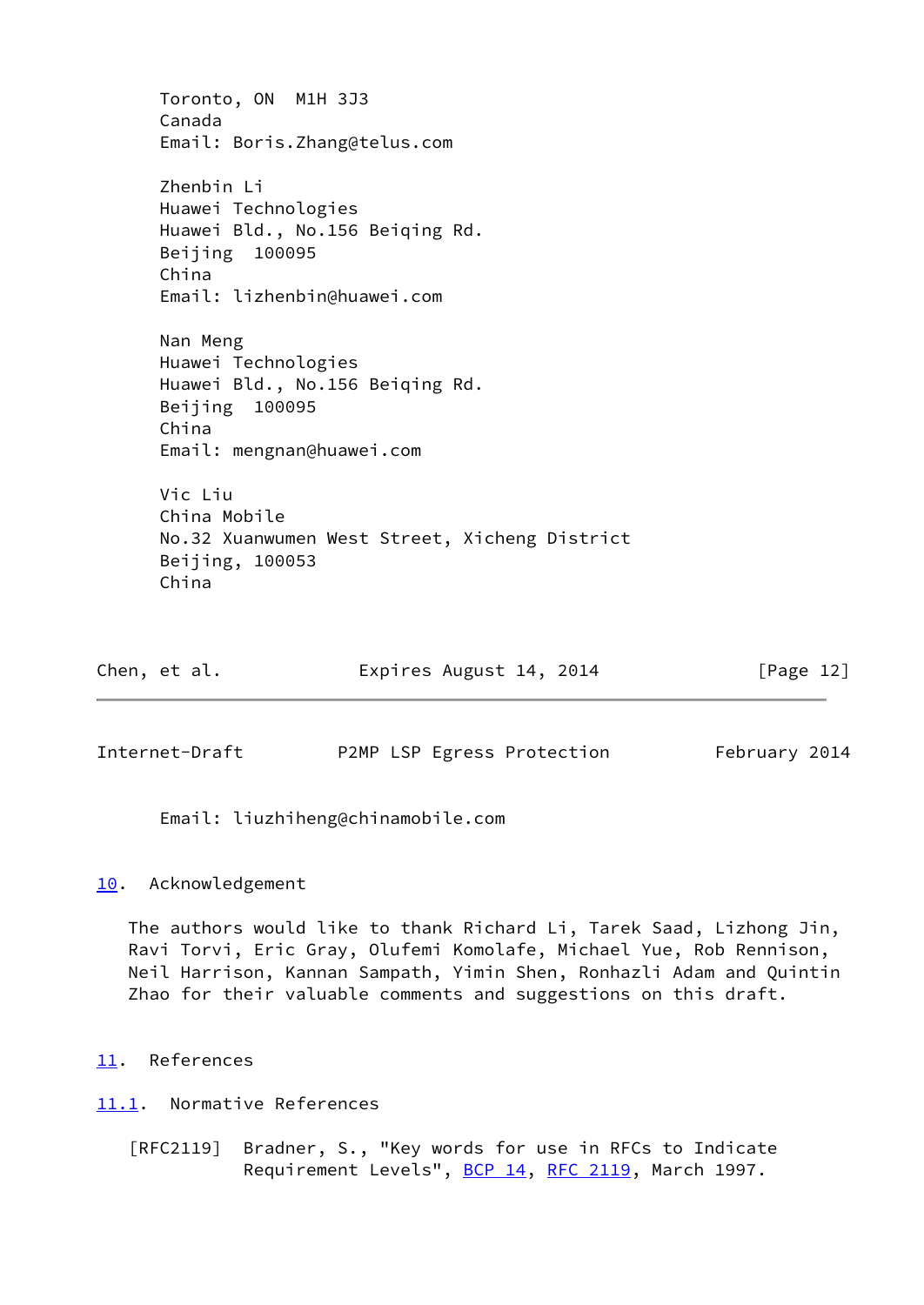- [RFC3692] Narten, T., "Assigning Experimental and Testing Numbers Considered Useful", [BCP 82](https://datatracker.ietf.org/doc/pdf/bcp82), [RFC 3692,](https://datatracker.ietf.org/doc/pdf/rfc3692) January 2004.
- [RFC2205] Braden, B., Zhang, L., Berson, S., Herzog, S., and S. Jamin, "Resource ReSerVation Protocol (RSVP) -- Version 1 Functional Specification", [RFC 2205](https://datatracker.ietf.org/doc/pdf/rfc2205), September 1997.
- [RFC3031] Rosen, E., Viswanathan, A., and R. Callon, "Multiprotocol Label Switching Architecture", [RFC 3031](https://datatracker.ietf.org/doc/pdf/rfc3031), January 2001.
- [RFC3209] Awduche, D., Berger, L., Gan, D., Li, T., Srinivasan, V., and G. Swallow, "RSVP-TE: Extensions to RSVP for LSP Tunnels", [RFC 3209](https://datatracker.ietf.org/doc/pdf/rfc3209), December 2001.
- [RFC3473] Berger, L., "Generalized Multi-Protocol Label Switching (GMPLS) Signaling Resource ReserVation Protocol-Traffic Engineering (RSVP-TE) Extensions", [RFC 3473](https://datatracker.ietf.org/doc/pdf/rfc3473), January 2003.
- [RFC4090] Pan, P., Swallow, G., and A. Atlas, "Fast Reroute Extensions to RSVP-TE for LSP Tunnels", [RFC 4090,](https://datatracker.ietf.org/doc/pdf/rfc4090) May 2005.
- [RFC4875] Aggarwal, R., Papadimitriou, D., and S. Yasukawa, "Extensions to Resource Reservation Protocol - Traffic Engineering (RSVP-TE) for Point-to-Multipoint TE Label Switched Paths (LSPs)", [RFC 4875,](https://datatracker.ietf.org/doc/pdf/rfc4875) May 2007.
- [RFC5331] Aggarwal, R., Rekhter, Y., and E. Rosen, "MPLS Upstream Label Assignment and Context-Specific Label Space", [RFC 5331,](https://datatracker.ietf.org/doc/pdf/rfc5331) August 2008.

| Chen, et al. |  | Expires August 14, 2014 | [Page 13] |
|--------------|--|-------------------------|-----------|
|--------------|--|-------------------------|-----------|

- <span id="page-14-1"></span>Internet-Draft P2MP LSP Egress Protection February 2014
	- [RFC5786] Aggarwal, R. and K. Kompella, "Advertising a Router's Local Addresses in OSPF Traffic Engineering (TE) Extensions", [RFC 5786](https://datatracker.ietf.org/doc/pdf/rfc5786), March 2010.

 [P2MP FRR] Le Roux, J., Aggarwal, R., Vasseur, J., and M. Vigoureux, "P2MP MPLS-TE Fast Reroute with P2MP Bypass Tunnels", [draft-leroux-mpls-p2mp-te-bypass](https://datatracker.ietf.org/doc/pdf/draft-leroux-mpls-p2mp-te-bypass) , March 1997.

<span id="page-14-0"></span>[11.2](#page-14-0). Informative References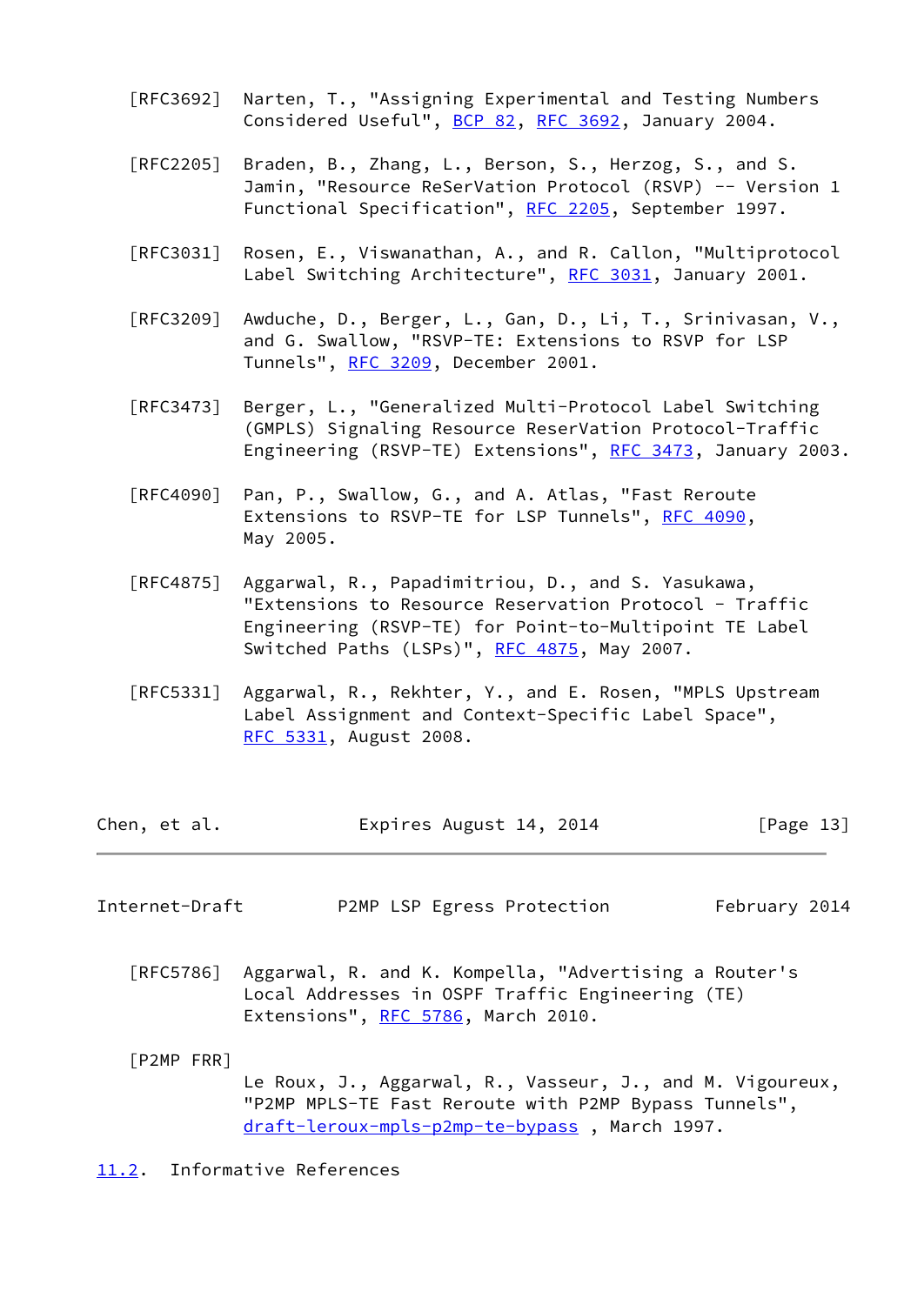[RFC4461] Yasukawa, S., "Signaling Requirements for Point-to- Multipoint Traffic-Engineered MPLS Label Switched Paths (LSPs)", [RFC 4461,](https://datatracker.ietf.org/doc/pdf/rfc4461) April 2006.

Authors' Addresses

 Huaimo Chen Huawei Technologies Boston, MA USA

Email: huaimo.chen@huawei.com

 Ning So Tata Communications 2613 Fairbourne Cir. Plano, TX 75082 USA

Email: ning.so@tatacommunications.com

 Autumn Liu Ericsson CA USA

Email: autumn.liu@ericsson.com

| Chen, et al.   | Expires August 14, 2014    | [Page 14]     |
|----------------|----------------------------|---------------|
| Internet-Draft | P2MP LSP Egress Protection | February 2014 |
| Fengman Xu     |                            |               |

 Verizon 2400 N. Glenville Dr Richardson, TX 75082